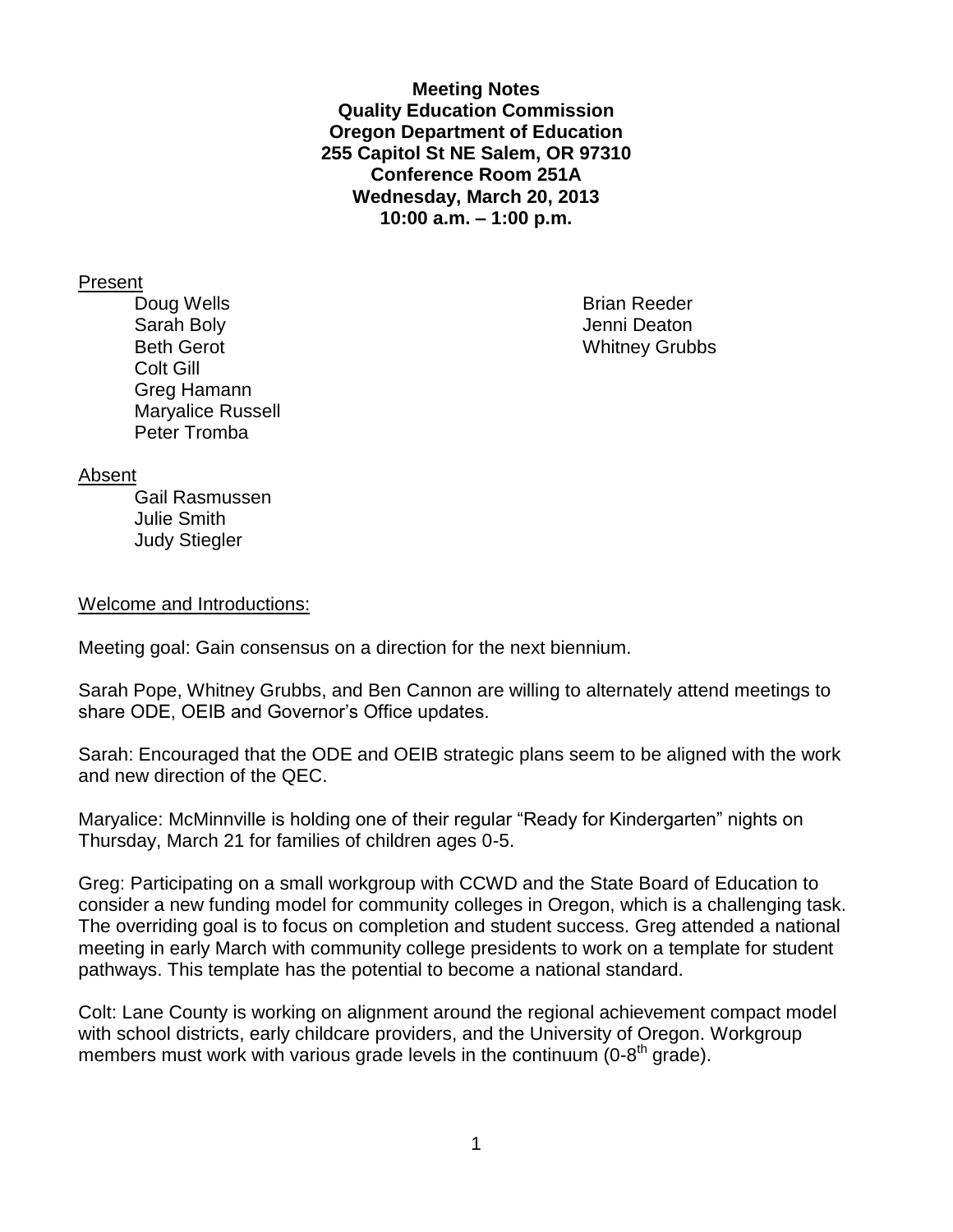Beth: Highly involved with local work; Eugene school board is busy working on the budget, as well as the possibility of a common high school schedule. They also have a bond levy on the ballot for May.

Peter: Researching how to broaden the definition of student success beyond standardized tests; alternate portfolio-based systems that allow students to demonstrate their proficiency. Make the system portable so students would have results at their fingertips and be able to own their data.

Brian: Doug, Sarah and Brian discussed a conceptual focus for the QEC to help the OEIB and OR education system. Looped in Ben and Whitney on the brainstorm and received positive feedback.

- Help the OEIB understand what works at what level and how much time/resources are necessary for implementation.
- **Best practices work: extend to P/K-20.**

Doug: Emphasis of Children's Institute for kids to be ready for kindergarten and reach necessary achievements by  $3^{rd}$  grade. Focus on ramp between early childhood and K-12. Creating a superintendent peer-group for how to best compete the work; aligning at the state level. The Children's Institute is hosting an event on April 11 with Linda Darling-Hammond as keynote.

It is always challenging to move practice-level work to policy.

# OEIB Updates:

Whitney: (PPT handout)

Efforts to bring back the roots-intention of achievement compacts (has been changed into more of a numbers exercise).

Currently piloting the regional compact process in few areas; more focus on the process than the compact. Will bring stakeholders together re: the metrics that are decided to be most important. All regional pilot groups will convene in the summer to share out on the process.

The OEIB has blessed the concept and the Governor is very engaged. The regional compacts align with the Governor's regional solution centers (to handle various economic problems within communities).

OEIB policy/research unit is in the Governor's budget; it's the only expansion for the OEIB.

- 6-8 staffers for P-20 policy/research
- Create consortium with EchoNW, EPIC, etc.
- Provide support to Brian Reeder and be accessible for QEC

Request made for a QEC member to participate on a panel for Ways and Means to testify for the need and aid of additional policy and research support.

PPT used for House Ed presentation*: Investing in Students and Teachers Now, and For the Future*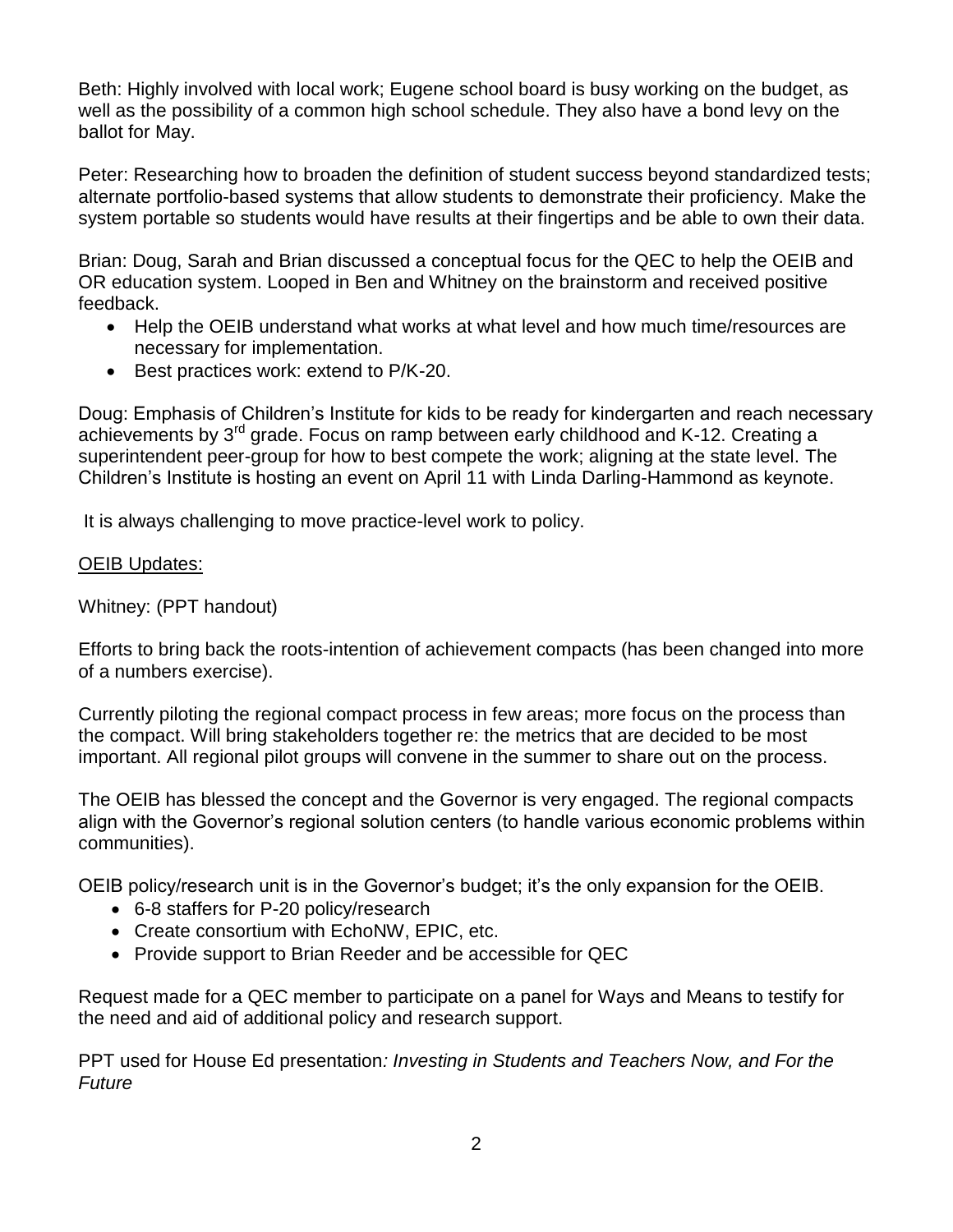HB 3233: Need a systemic way to:

- Coordinate resources supporting professional growth for education
- Connect prep programs to current needs
- Keep focused attention on targets
- Communicate results from communities of practice what works in what context

Recommended investments (investing in time; will have \$ amount in fiscal impact statement):

- Common Core
- Implementing SB 290
- School District collaboration grant
- Mentoring/coaching
- New models for teacher prep

TSPC is not specifically imbedded in PPT but is known as crucial to the work.

Strategic plans for English Language Learners (ELLs) - early childhood and K-12

• Funding key investments, set clear outcome expectations

HB 3232: Strategic Investments

The flexibility of these investments is difficult for legislators to understand.

Will be exciting to see the effects in 2+ years; connecting folks within investments to analyze what is working and why.

ELL pathways will need to be looked at differently for post-secondary.

- Where do ELLs/exited ELLs need support at the post-secondary level?
- Imbed targeted support into programs with high levels of ELL enrollment

ELLs who enter the system in early grades seem to do better than when they come in later grades.

## Establish next steps for the Commission:

- 1. The QEC can be a valuable tool for the OEIB by helping to identify which Oregon schools will benefit most from the OEIB's key initiatives—that is, identifying which initiatives will help which schools. This means the QEM needs to be enhanced to model actual Oregon schools rather than just prototypes.
- 2. The QEC, using the QEM, can help evaluate the effectiveness of the OEIB initiatives. Because the enhanced QEM will model actual Oregon schools, it can also evaluate, ex-post, the effectiveness of the initiatives (and the added resources associated with them) on student outcomes in those schools. This creates a feedback loop that helps the OEIB learn what works so they can direct resources to where they are most productive.
- 3. The enhanced QEM, by incorporating what we learned from the optimal resource path work, can be a tool to evaluate the distribution of resources across the P-20 continuum.

Conceptual model: learning stages (have to think about schools and students' learning stages)

• Inputs/outcomes: use the resource path work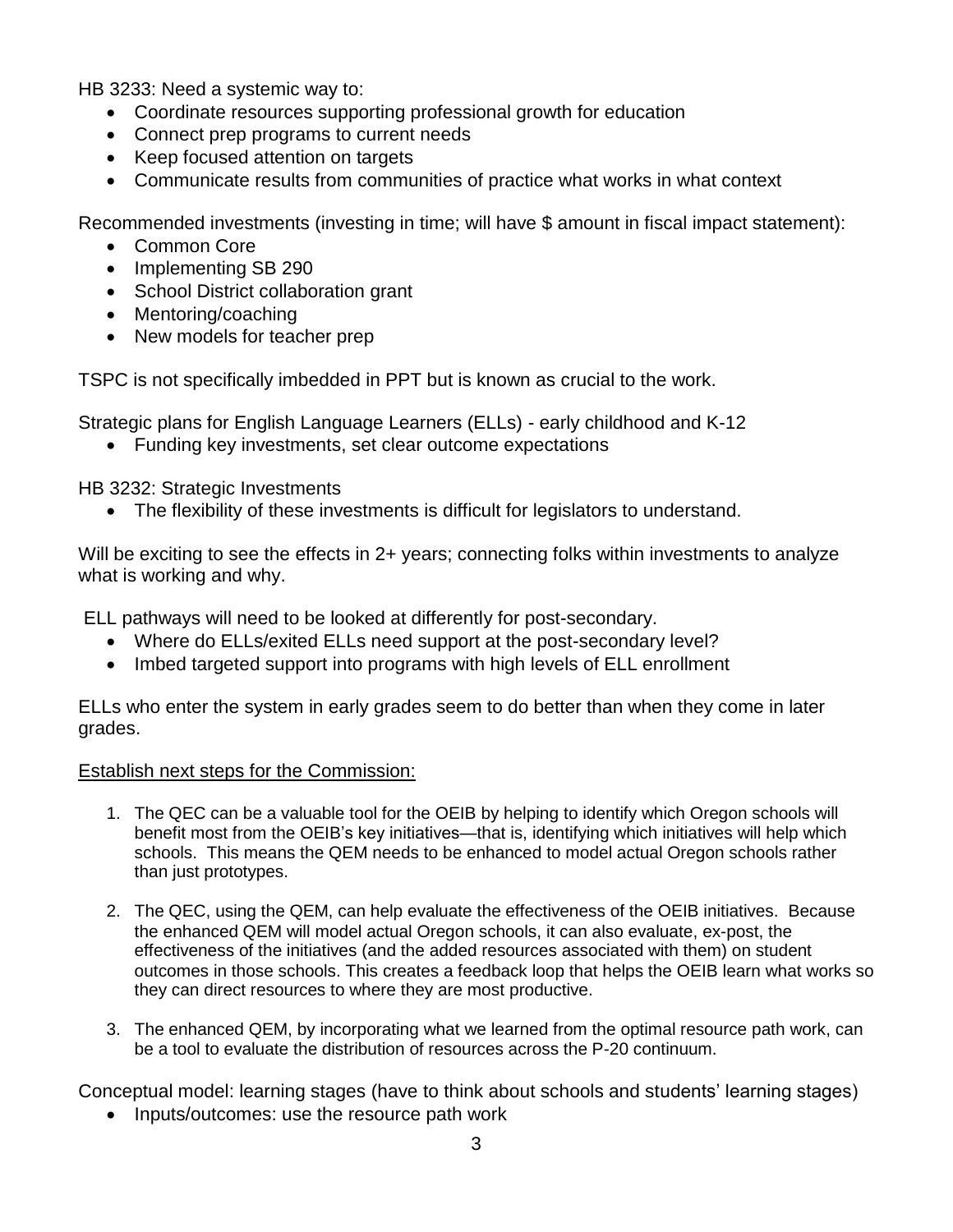- Group of kids in a learning stage will bring with them inputs
- Outcome of one stage has significant impact on the input of the next stage
- Captures cumulative nature of learning
- Includes non-cognitive traits (Dave Conley)

Will eventually need measures of each. What are levels of readiness? What levels/types of resources are most productive?

Current QEM is rather abstract; new model would increase specificity and information that school and districts would be able to use directly.

Would need to make sure we have widespread support early on.

OEIB/Governor's office could help navigate

Does the QEC need its own strategic plan?

Avoid turning the QEM into another accountably tool; Oregon already has so many that have limited connections.

• Schools may find themselves on some sort of scale and will think they need to move resources around (which due to current limited resources is nearly impossible).

Arrange the information and research that we already have into the model.

Field perspective: Can be very confusing to know who to listen to; statewide report card, AYP, model/focus/priority, etc.

• Need to be tied together across levels to provide a service for the field

Look at a set of "model" schools and try to pull out common threads (non-cognitive, etc.)

Maryalice: Can think of it as a set of recipes re: what you want to achieve (outcome) and what was done to get there (practice)

Tracking system: make assumptions that we have a linear population…

Hardest part is to build a system that is useful for teaching and learning and that students can take with them.

Level where change occurs is at the school level

- Perspective where policy-level decisions are made doesn't include the school level
- Unless you get into the system and observe practices, you can't make determinations
	- o Many variables to consider
	- o Requires activities at the practice level

Help folks interpret/implement the research.

Administrative development training can impact staff.